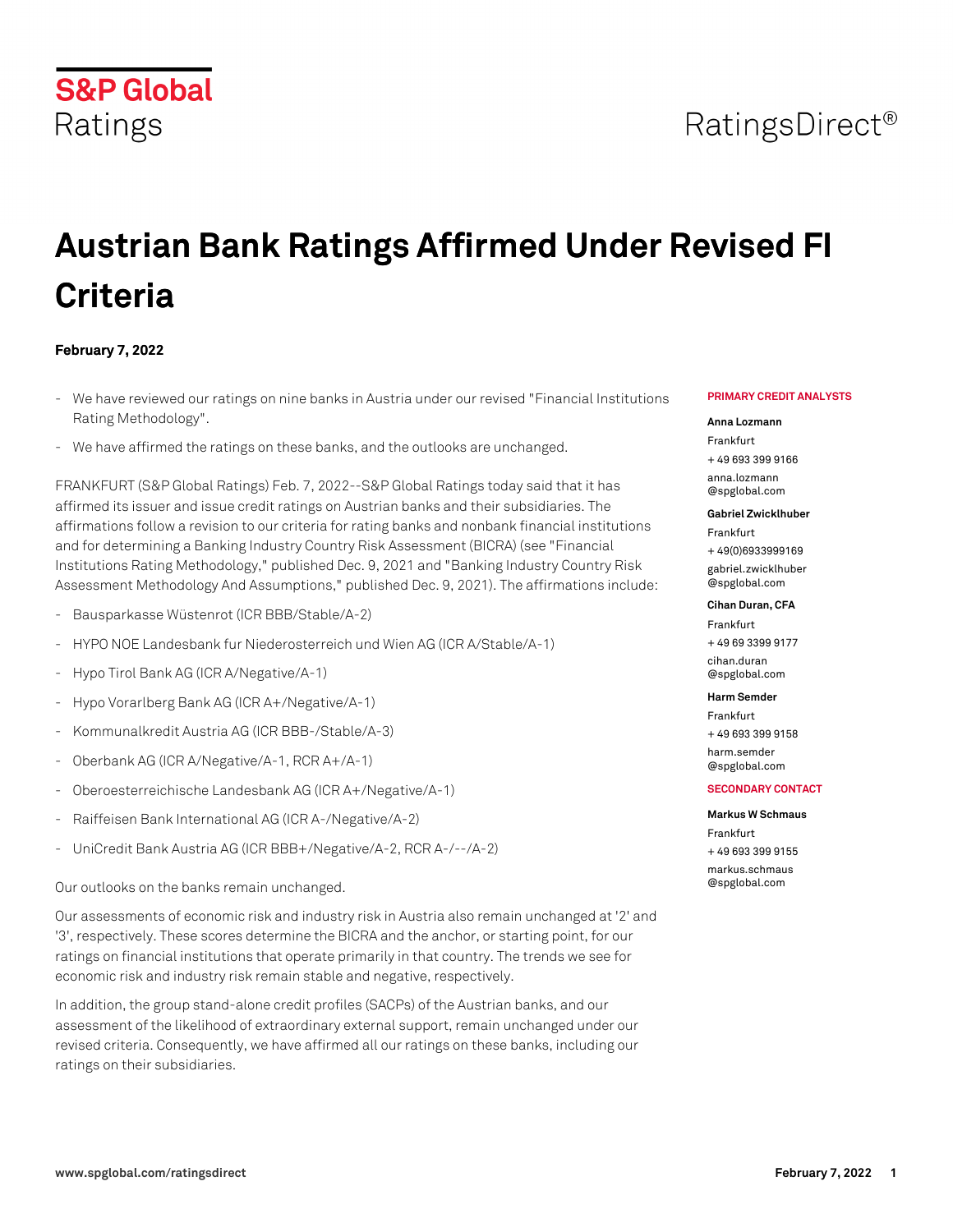# **Bausparkasse Wüstenrot (BBB/Stable/A-2)**

Our ratings balance the bank's small size with its established track record and high market share in its niche Bauspar business. We expect the ongoing low-interest-rate environment and high competition in the Austrian mortgage market will continue to depress Wuestenrot Wohnungswirtschaft's profitability. We consider the bank's capitalization and risk profile as neutral to the rating because the bank's highly collateralized and granular loan book and conservative underwriting standards balance concentrations in mortgages in Austria, in our view.

#### **Outlook**

The outlook on Bausparkasse is stable. At the current rating level, some headroom exists for a deterioration in financial performance and capitalization. We expect the bank will maintain low but stable profitability from its core operations, with a prudent risk appetite and contained risk costs, such that the banking subgroup's risk-adjusted capital (RAC) ratio remains solidly above 7%. We also expect the insurance operations will remain integral to the group and continue contributing to its business strategy with stable earnings.

**Upside scenario:** We could raise our ratings over the next 12-24 months if Bausparkasse established a credible track record of improving operating performance on the back of successful execution of its planned operational and strategic measures, without jeopardizing its risk profile for higher returns. The easing of risks to profitability that we currently see in Austrian banks' operating environment would also support a positive rating action.

**Downside scenario:** We could lower our ratings over the next 12-24 months if we expected Bausparkasse's RAC ratio to fall below 7%. This could be the case if the bank's profitability dropped as a result of more severe-than-expected deterioration of the net interest margin, insufficiently executed measures, or weakened asset quality.

#### **Ratings Score Snapshot**

Issuer Credit Rating: BBB/Stable/A-2

#### **Wuestenrot Wohnungswirtschaft Banking Subgroup**

Stand-alone credit profile: bbb-

- Anchor: a-
- Business Position: Constrained (-3)
- Capital and Earnings: Adequate (0)
- Risk Position: Adequate (0)
- Funding and Liquidity: Adequate and Adequate (0)
- Comparable Rating Analysis: 0

Support: +1

- ALAC Support: 0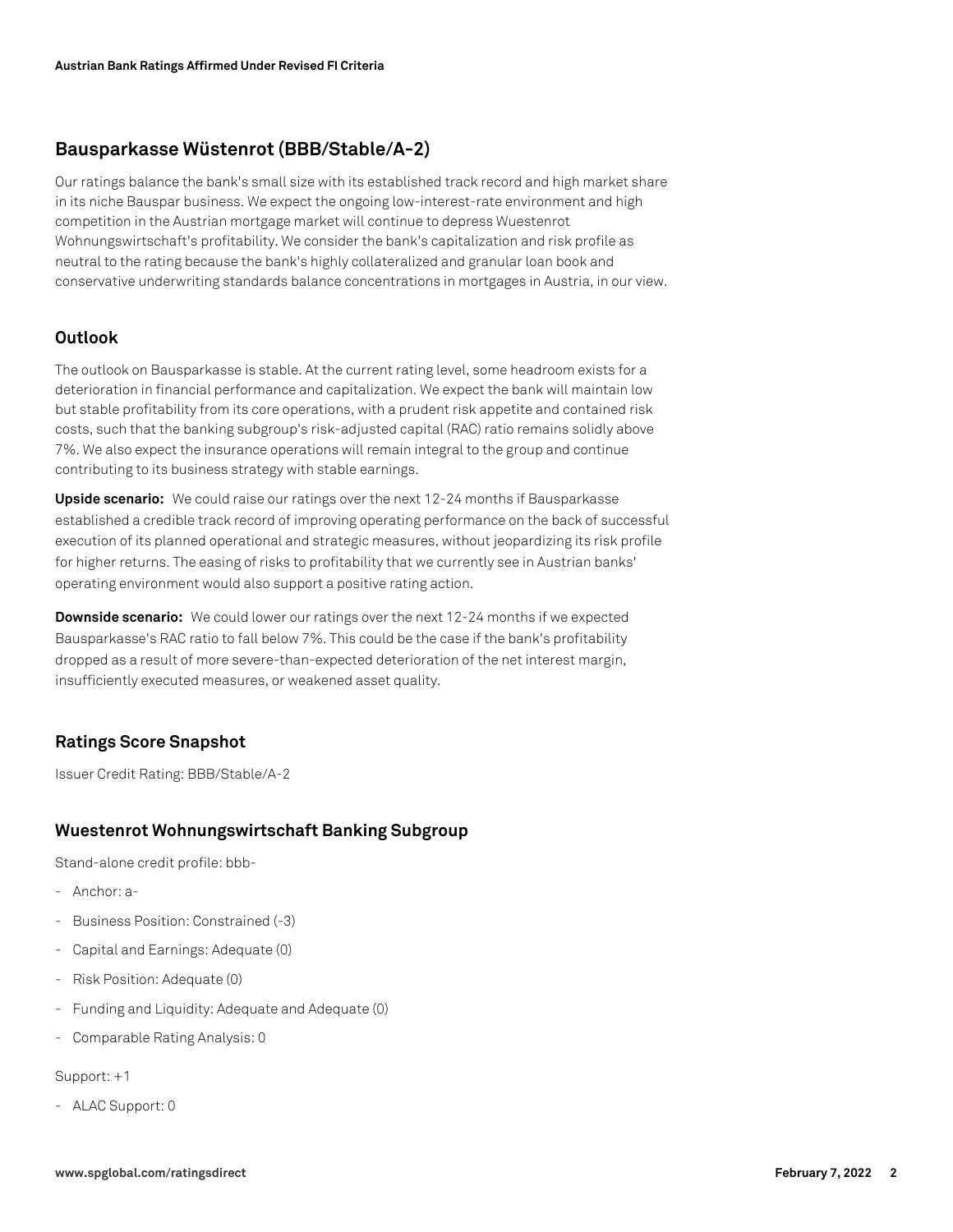- GRE Support: 0
- Group Support: +1
- Sovereign Support: 0

Additional Factors: 0

#### **Wuestenrot Wohnungswirtschaft**

Group SACP: bbb\*

\*Reflects benefits (+1 notch) of the bancassurance model that we do not incorporate in the stand-alone credit assessments of the subgroups.

# **Kommunalkredit Austria AG (BBB-/Stable/A-3)**

Our rating reflects Kommunalkredit's robust niche business model with strong expertise in infrastructure, energy, and sustainable finance project, serving as an intermediary between institutional investors and the public sector. The bank's small size and high revenue concentration, along with its high dependence on key personnel, make it more sensitive to adverse scenarios compared to peers. However, the solid risk-adjusted profitability and high capital buffers increase the prospects of remaining sufficiently resilient in the event of an economic downturn, as seen during the fallout from the COVID-19 pandemic.

#### **Outlook**

The stable outlook reflects our expectation that Kommunalkredit will continue to report strong profits and that its business will remain highly resilient to the adverse economic environment over the next 24 months. Moreover, we anticipate that Kommunalkredit will gradually build its franchise and originate-to-collaborate business model in the infrastructure and energy financing markets while maintaining high capitalization. We also expect there will be enhancements in both Kommunalkredit's governance and the broader control environment as the bank grows

**Downside scenario:** We could lower our ratings on Kommunalkredit if the bank experienced a material deterioration in its risk-adjusted profitability or asset quality, or if a delayed economic recovery adversely affected Kommunalkredit's key markets. Similarly, we could lower the ratings if Kommunalkredit failed to professionalize its organizational and business setup in line with strong business growth, if it shifted unexpectedly to an overly aggressive growth strategy beyond its core competencies, or if material risks arose from a high level of syndication.

**Upside scenario:** We consider a positive rating action on Kommunalkredit as a remote prospect over the medium term. This reflects some persistent downside risks from the economic environment. An upgrade would likely require a much broader franchise and a more diversified earnings profile, with concurrent improvements in controls to improve the bank's alignment with higher-rated peers.

#### **Ratings Score Snapshot**

Issuer Credit Rating: BBB-/Stable/A-3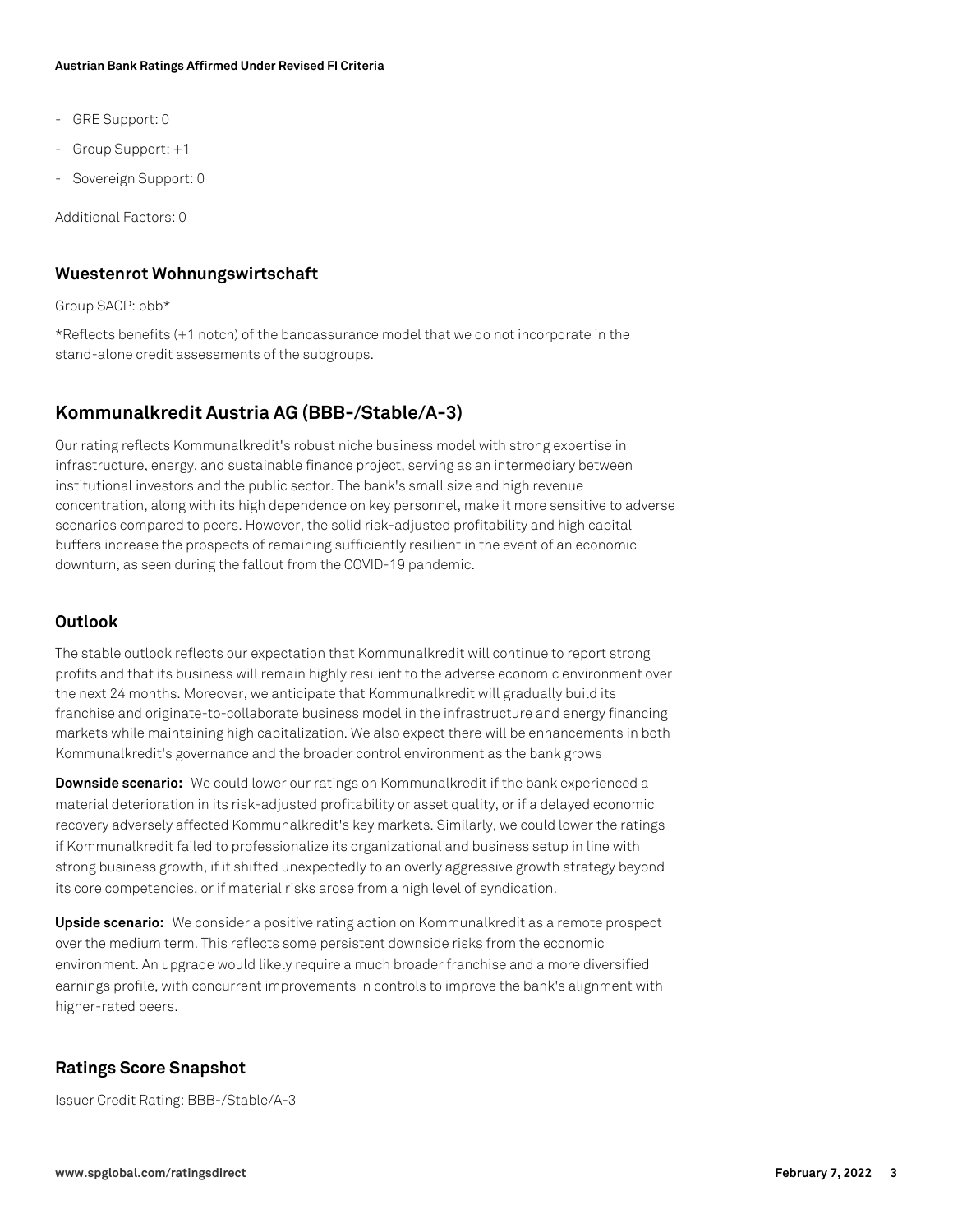Stand-alone credit profile: bbb-

- Anchor: bbb+
- Business Position: Constrained (-2)
- Capital and Earnings: Strong (+1)
- Risk Position: Adequate (0)
- Funding and Liquidity: Moderate and Adequate (-1)
- Comparable Rating Analysis: 0

Support: 0

- ALAC Support: 0
- GRE Support: 0
- Group Support: 0
- Sovereign Support: 0

Additional Factors: 0

# **Hypo Vorarlberg Bank AG (A+/Negative/A-1)**

The rating reflects Hypo Vorarlberg Bank AG's solid franchise in its core region Vorarlberg, and the benefit from high likelihood of extraordinary government support from its majority owner, the State of Vorarlberg. We expect the bank will maintain its cost-efficient leading franchise in corporate and retail banking. That said, we think Hypo Vorarlberg's relatively small size and regional focus and product line concentration will continue to drag on the bank's business opportunities and diversification of income.

#### **Outlook**

The negative outlook reflects our view that industry risk could increase for the Austrian banking sector, including Hypo Vorarlberg, following structural profitability strain in the coming two years. The outlook further reflects that on the bank's owner, the State of Vorarlberg.

**Downside scenario:** We could lower our long-term rating on Hypo Vorarlberg by one notch over the next two years if:

- We concluded that industry risk had increased in Austria, which would lead us to revise our anchor for Austrian banks to 'bbb+' from 'a-'; or
- We projected the bank's RAC ratio to drop sustainably below 10%, contrary to our current expectations.

We would also likely lower the ratings if we lowered the ratings on the State of Vorarlberg. Although less likely, a change in Hypo Vorarlberg AG's role for or link with the state could also lead us to reassess the bank's status as a government-related entity (GRE), which could result in a downgrade.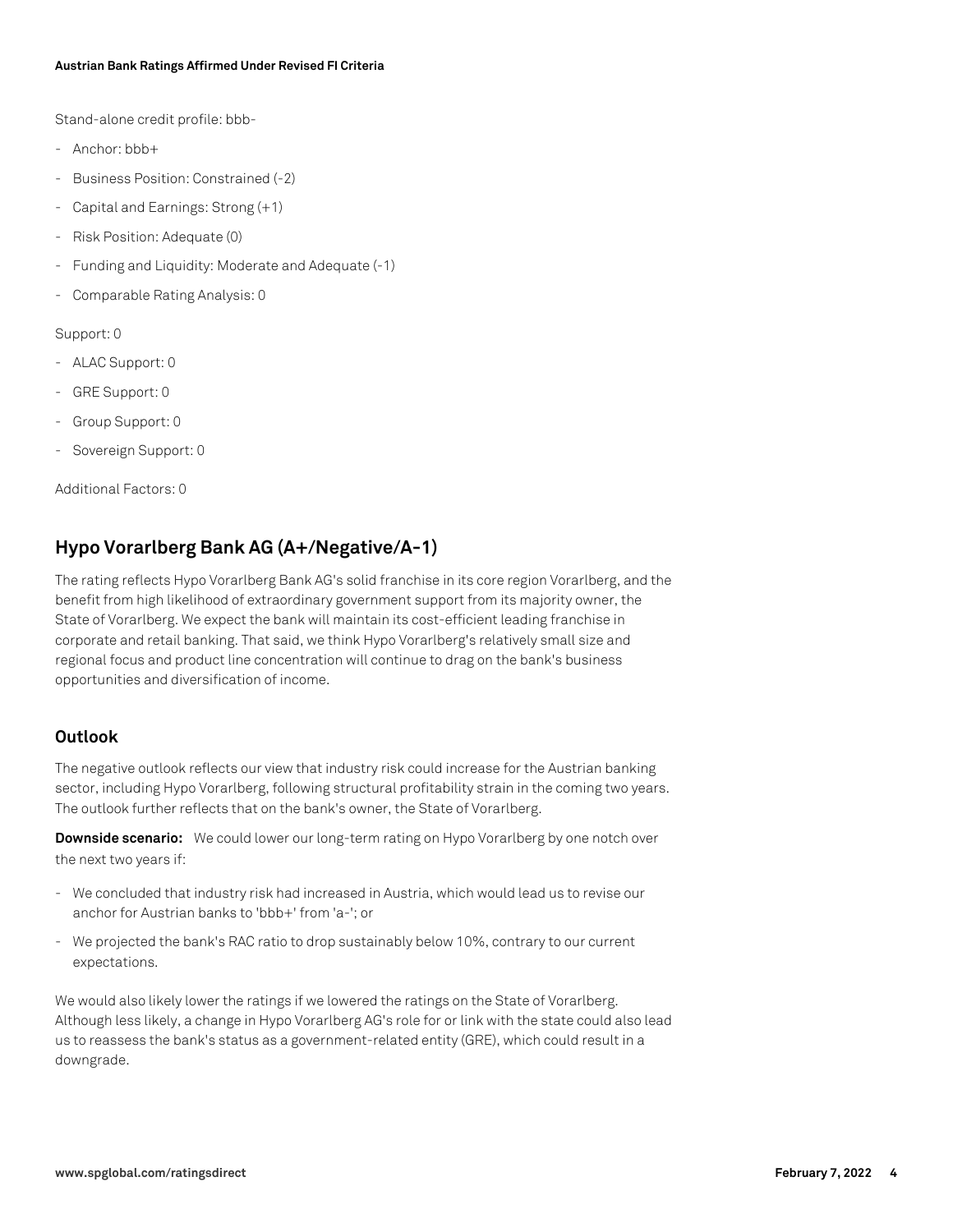**Upside scenario:** We could revise the outlook to stable over the coming two years if we saw a stable industry risk trends for the Austrian banking industry and revised our outlook on the state owner.

#### **Ratings Score Snapshot**

Issuer Credit Rating: A+/Negative/A-1

Stand-alone credit profile: bbb+

- Anchor: a-
- Business Position: Moderate (-1)
- Capital and Earnings: Strong (+1)
- Risk Position: Moderate (-1)
- Funding and Liquidity: Adequate and Adequate (0)
- Comparable Rating Analysis: 0

Support: +3

- ALAC Support: 0
- GRE Support: +3
- Group Support: 0
- Sovereign Support: 0

Additional Factors: 0

# **Hypo Tirol Bank AG (A/Negative/A-1)**

The ratings reflect the bank's successful transformation in recent years, including strengthening of its risk management and governance setup, and the benefit from high likelihood of extraordinary government support from its 100% owner, the State of Tyrol. Although the bank's capitalization and asset quality have significantly improved as a result of its de-risking activities and internal capital build-up, concentration on cyclical industries such as tourism is likely to persist, reflecting the structure of the local economy.

# **Outlook**

Our rating outlook on Hypo Tirol remains negative because we think the bank continues to face downside risks in light of its poor operating efficiency and low profitability, which is representative of similar weaknesses in the Austrian banking sector.

**Downside scenario:** We could lower our long-term rating on Hypo Tirol by one notch over the next two years if we concluded that industry risk had increased in Austria due to structural profitability issues. Similarly, we could lower our rating if we saw a material setback to profitability and asset quality at the bank due to unexpectedly large asset quality problems, for example.

We consider the bank a GRE, and the ratings are sensitive to those on the parent, the State of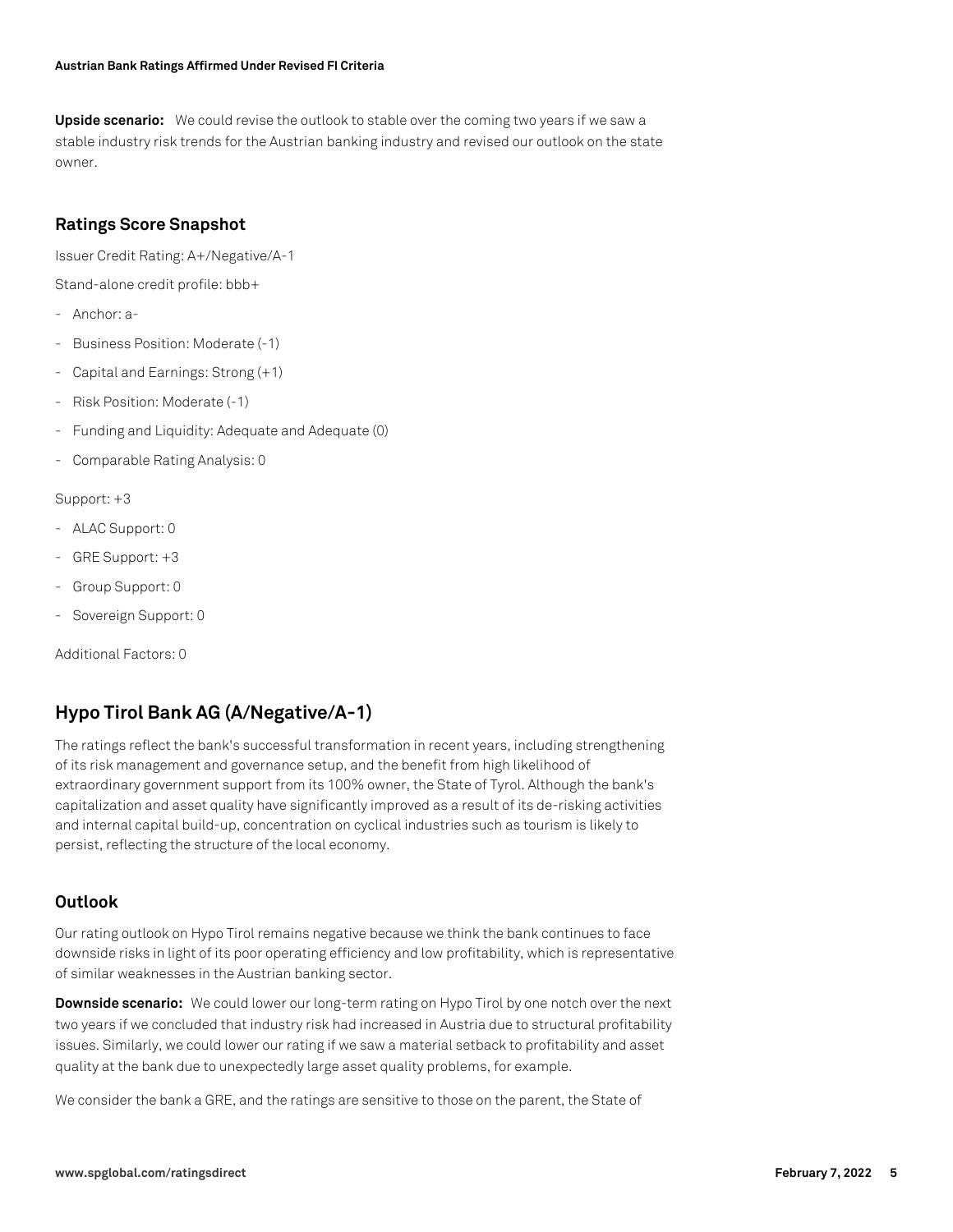Tyrol. However, we would need to downgrade the parent by two notches to trigger a downgrade of the bank, which we consider highly unlikely.

Although less likely, a change in Hypo Tirol's role for or link with the state could also lead us to reassess the bank's status as a GRE and result in a downgrade.

**Upside scenario:** We could revise the outlook to stable over the next two years if we saw a stable industry risk trend for the Austrian banking sector. Hypo Tirol would also need to demonstrate resilience to the remaining effects of the pandemic, along with further improvements in its risk, efficiency, and profitability metrics.

# **Ratings Score Snapshot**

Issuer Credit Rating: A/Negative/A-1

Stand-alone credit profile: bbb

- Anchor: a-
- Business Position: Constrained (-2)
- Capital and Earnings: Strong (+1)
- Risk Position: Moderate (-1)
- Funding and Liquidity: Adequate and Adequate (0)
- Comparable Rating Analysis: 0

Support: +3

- ALAC Support: 0
- GRE Support: +3
- Group Support: 0
- Sovereign Support: 0

Additional Factors: 0

# **HYPO NOE Landesbank fur Niederosterreich und Wien AG (A/Stable/A-1)**

The ratings reflect the bank's concentrated business model with a focus on public sector-related lending and real estate, its comparably lower risk lending profile, very strong capital buffers, and improvements in efficiency, albeit coming from a weak level. Our rating on Hypo NOE also benefits from a high likelihood of extraordinary government support from Lower Austria (AA/Negative/A-1+), its sole owner.

#### **Outlook**

The stable outlook reflects our view that HYPO NOE will maintain very strong capital and moderate bottom-line profitability with contained loan losses.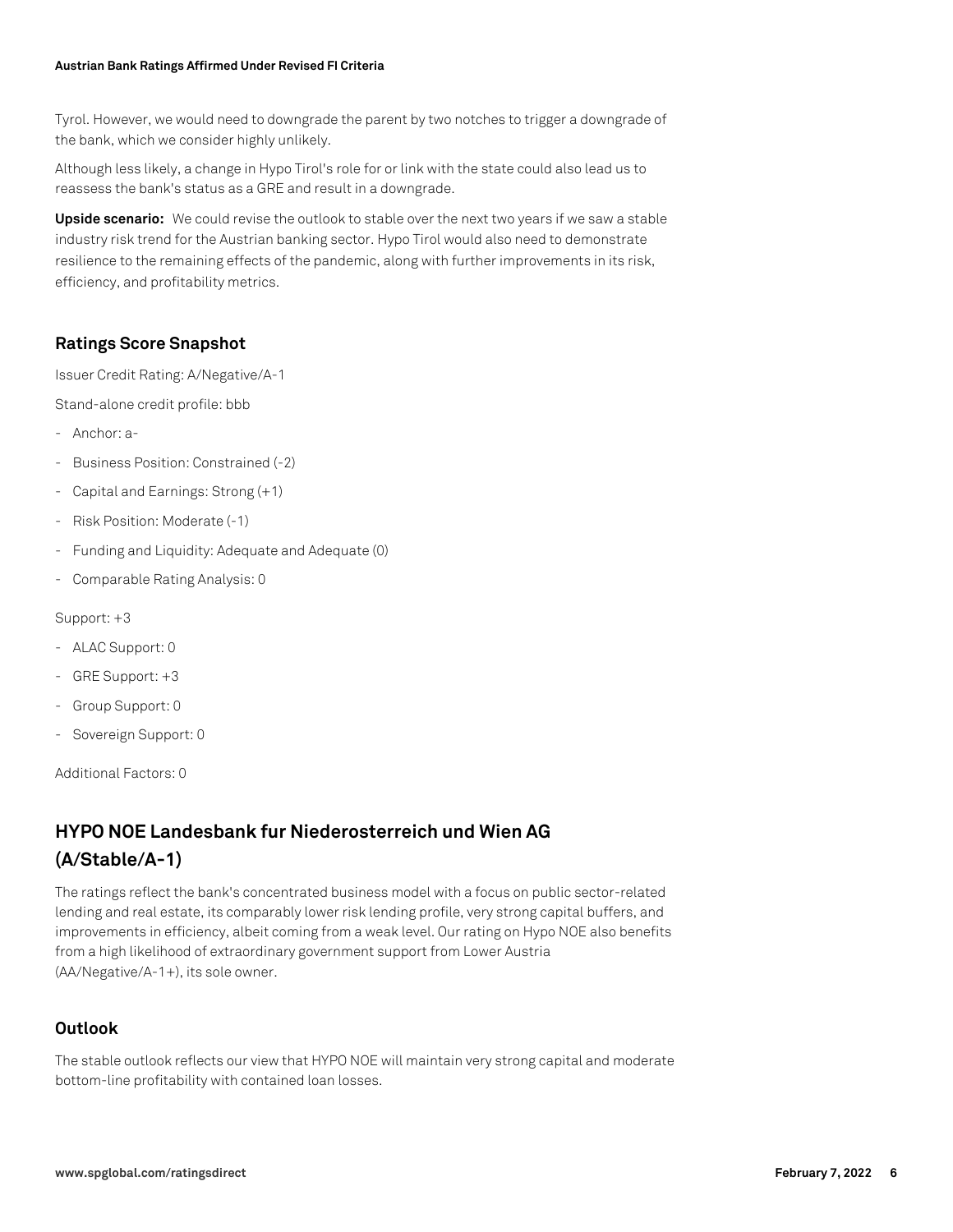**Downside scenario:** We could lower our ratings within the next two years if we lowered our rating on Lower Austria, and:

- We saw the negative trend on the industry risk for Austrian banks materializing, leading to higher industry risk and, as a result, a lower anchor for Austrian banks; or
- We expected RAC to fall below 15%, following higher-than-expected credit losses or a shift toward higher-risk underwriting, for example.

Although less likely, a change in HYPO NOE's role for or link with the state could lead us to reassess the bank's status as a GRE and result in a downgrade.

**Upside scenario:** We could raise our rating on HYPO NOE if it continued to improve its operational performance while maintaining a low-risk posture in its strategy and very strong capital, including RAC sustainably above 15%. However, in such a scenario, we would only raise the rating if we considered HYPO NOE's creditworthiness to be in line with higher-rated peers', which is unlikely over the next two years. Any positive rating action would also depend on a stabilization of the industry risk trend and a stable outlook on Lower Austria.

#### **Ratings Score Snapshot**

Issuer Credit Rating: A/Stable/A-1

Stand-alone credit profile: bbb+

- Anchor: a-
- Business Position: Constrained (-2)
- Capital and Earnings: Very Strong (+2)
- Risk Position: Moderate (-1)
- Funding and Liquidity: Adequate and Adequate (0)
- Comparable Rating Analysis: 0

Support: +2

- ALAC Support: 0
- GRE Support: +2
- Group Support: 0
- Sovereign Support: 0

Additional Factors: 0

# **Oberbank AG (ICR A/Negative/A-1, RCR A+/A-1)**

The ratings reflect relatively low risk in the lending portfolio, good efficiency, and a favorable performance and risk metric track record, which offsets its risks stemming from its relatively small size and higher geographic and business concentration compared with those of larger 'A' rated peers. We expect Oberbank's capitalization will remain a credit strength and that it will continue to hold additional loss-absorbing capacity (ALAC) well above our adjusted threshold of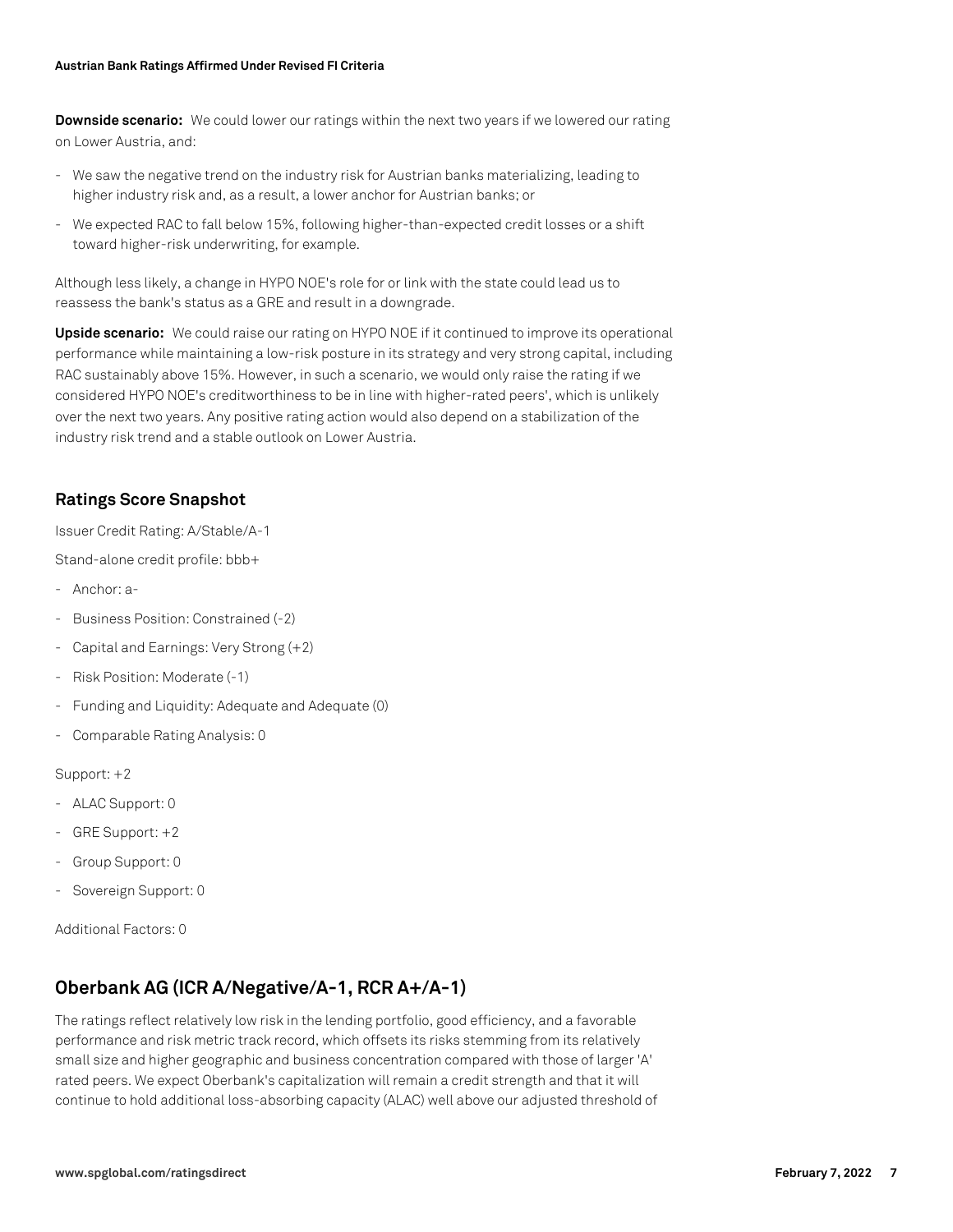2% of its risk-weighted assets, which provides a material buffer for protection of senior unsecured investors in resolution.

#### **Outlook**

The negative outlook reflects risks for Austrian banking sector stability amid persistent structural profitability issues and our view that these could weigh on Oberbank's creditworthiness.

**Downside scenario:** We could lower our long-term rating by one notch over the next two years if we concluded that industry risk for the Austrian banking sector had increased, which would lead to a revision of our anchor for Austrian banks to 'bbb+' from 'a-'. We would lower the ratings on the bank unless the bank managed to protect its profitability and cost efficiency in its core banking operations, while withstanding structural challenges in the Austrian banking industry materially and sustainably better than its peers.

We would also downgrade Oberbank if its capital buffer deteriorated, with the RAC ratio falling below 10% because of offering more risky products, strong growth into regions with higher risks than Austria, or tail risk in its equity holdings that could harm the bank's risk profile or materially increase its capital consumption, for example.

Although less likely, we would also lower the rating if we expected the bank's ALAC buffer would drop below our 2% threshold.

**Upside scenario:** We could revise the outlook to stable if we considered that risks to the Austrian banking industry's stability were receding.

We could also revise the outlook to stable if Oberbank were to materially increase its ALAC buffers to sustainably above our adjusted threshold of 5%, provided Oberbank continued to deliver a strong track record of materially and sustainable outperformance compared with peers with regard to efficiency and domestic profitability, commensurate with the rating level.

#### **Ratings Score Snapshot**

Issuer Credit Rating: A/Negative/A-1

Stand-alone credit profile: a-

- Anchor: a-
- Business Position: Adequate (0)
- Capital and Earnings: Strong (+1)
- Risk Position: Moderate (-1)
- Funding and Liquidity: Adequate and Adequate (0)
- Comparable Rating Analysis: 0

#### Support: +1

- ALAC Support: +1
- GRE Support: 0
- Group Support: 0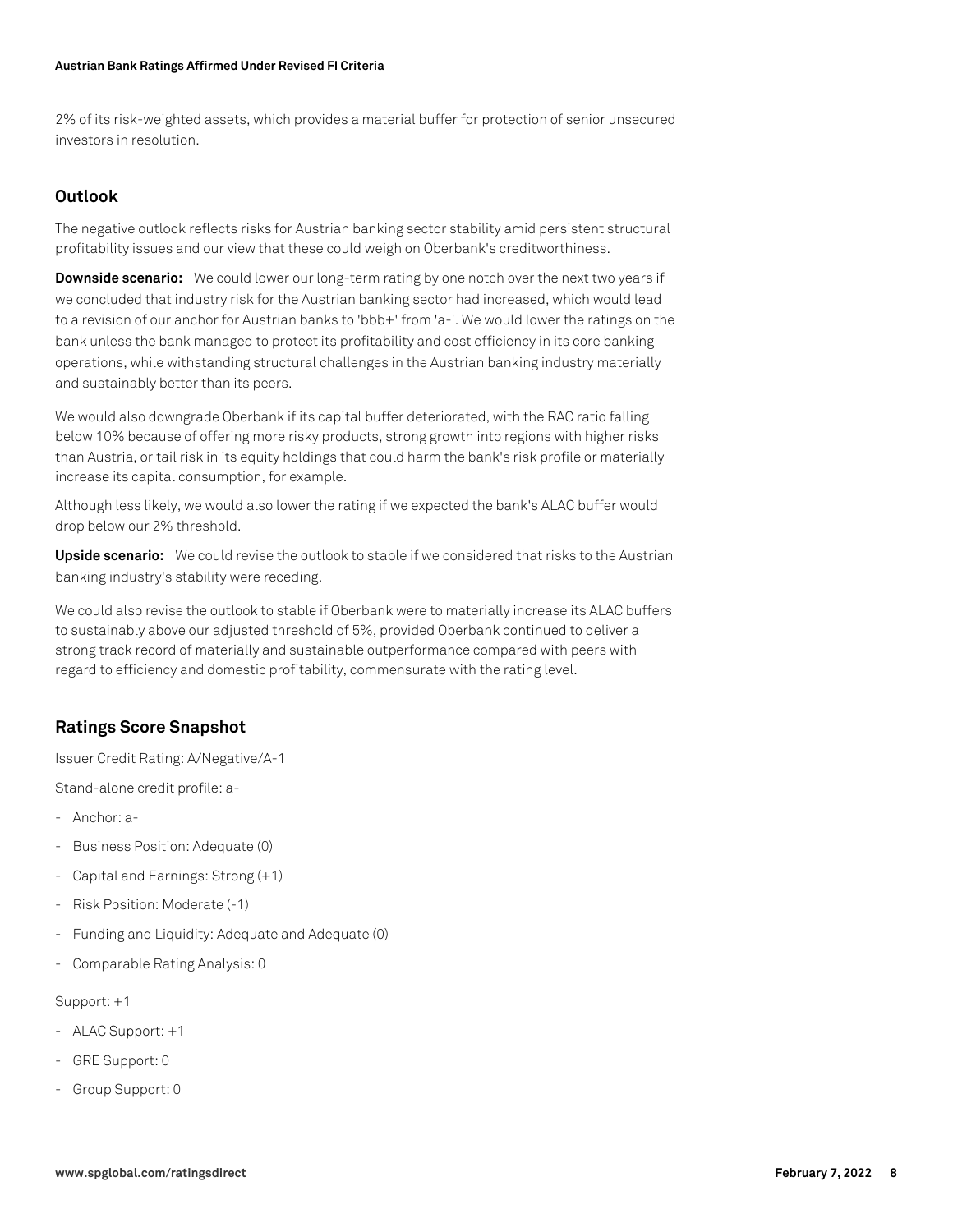- Sovereign Support: 0

Additional Factors: 0

# **Oberoesterreichische Landesbank AG (A+/Negative/A-1)**

The ratings reflect the bank's concentrated but conservative business model, primarily targeting low-risk sectors such as public-sector-related lending and the promotion of subsidized housing. Our rating on Oberoesterreichische Landesbank (Hypo OÖ) also benefits from the strong capital buffers and high likelihood of extraordinary government support from its 51% owner Upper Austria (AA+/Negative/A-1). However, we think the bank continues to face downside risks in light of its low profitability and weak operating efficiency, leaving the bank more vulnerable to adverse developments than peers with higher income buffers.

#### **Outlook**

Our negative outlook on Hypo OÖ reflects the negative outlook on Upper Austria, and our view of increasing profitability pressure in both the Austrian banking system and at the bank.

**Downside scenario:** We could lower our ratings within the next two years if Austrian banking industry risk increased, or if we expected our RAC ratio for Hypo OÖ to deteriorate toward or below 10% due to increased credit losses or lower operating profitability, for example.

In addition, a downgrade of Upper Austria would trigger a negative rating action on Hypo OÖ. Although less likely, a change in Hypo OÖ's role for or link with the state could also lead us to reassess the bank's status as a GRE and result in a downgrade.

**Upside scenario:** We could revise the outlook on Hypo OÖ to stable within the next two years if:

- We revised the outlook on Upper Austria to stable; and
- Structural profitability pressures eased for the Austrian banking industry.

An outlook revision to stable would be subject to the bank executing its strategy to improve core profitability in the medium term, ensuring meaningful loss-absorbing buffers and supporting the sustainability of its business model.

#### **Ratings Score Snapshot**

Issuer Credit Rating: A+/Negative/A-1

Stand-alone credit profile: bbb+

- Anchor: a-
- Business Position: Constrained (-2)
- Capital and Earnings: Strong (+1)
- Risk Position: Adequate (0)
- Funding and Liquidity: Adequate and Adequate (0)
- Comparable Rating Analysis: 0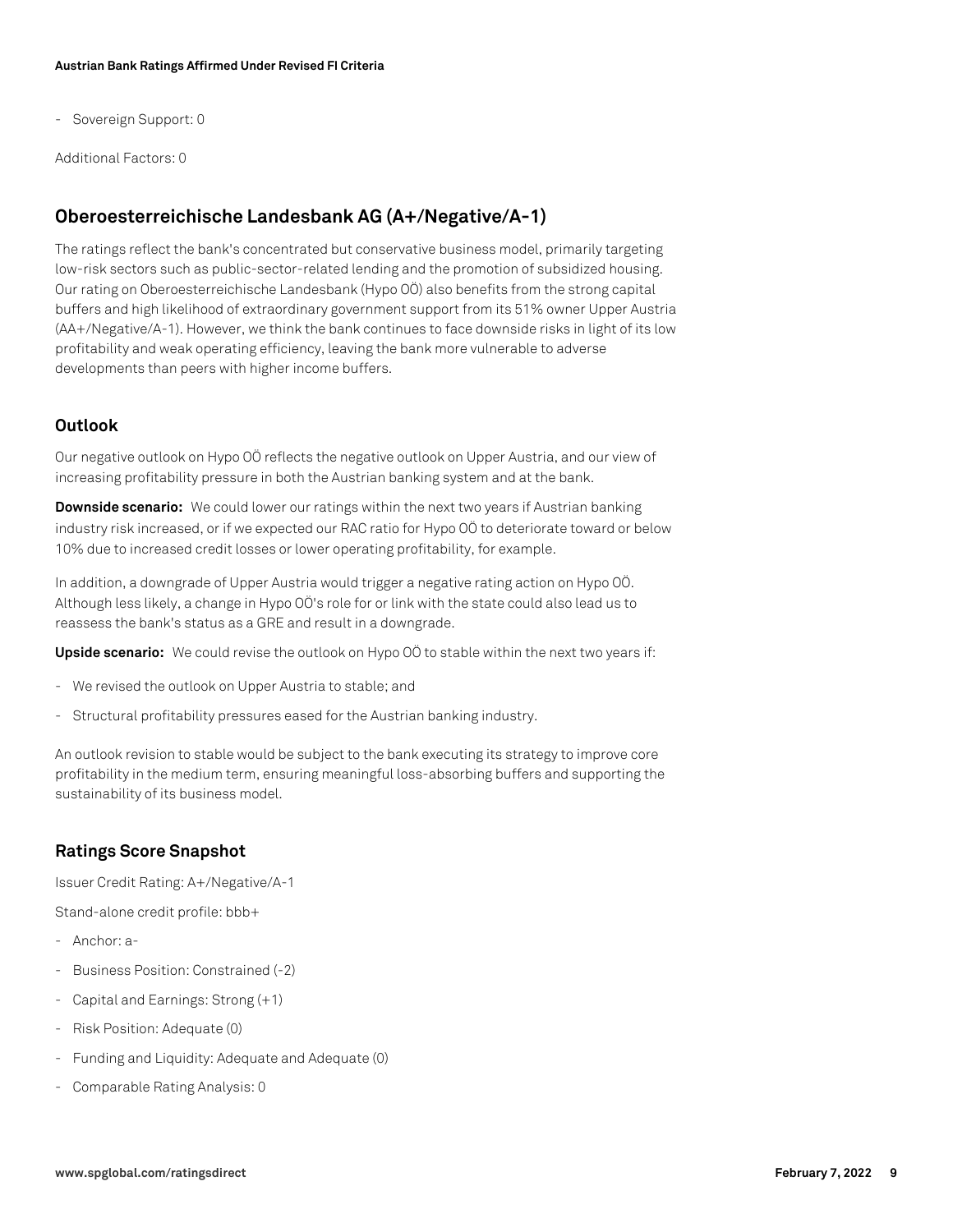Support: +3

- ALAC Support: 0
- GRE Support: +3
- Group Support: 0
- Sovereign Support: 0

Additional Factors: 0

# **Raiffeisen Bank International AG (A-/Negative/A-2)**

Our ratings reflect the wider Raiffeisen Banking Group's (RBG) solid retail and commercial banking market positions in Austria, Central and Eastern Europe, South-Eastern Europe, and Russia. Complementing this, RBG has a superior funding profile and liquidity management than peers', thanks to the group's strong retail deposit franchise in each of its main local markets. That said, the rating also reflects tight margins in a highly competitive business in Austria, the low efficiency of domestic operations, and the complexity of the group structure, which makes the bank more sensitive to adverse scenarios compared to peers. We expect Raiffeisen Bank International (RBI) to remain a core member of RBG and benefit from group support in all foreseeable circumstances.

#### **Outlook**

The negative outlook on RBI reflects our view that the broader RBG faces downside risks in the coming 12-24 months, mainly reflecting challenges to the operating environment in its main foreign markets. We also think the complexity of the overall group's structure makes it materially more difficult for the group to improve the efficiency and profitability of its domestic operations.

**Downside scenario:** We could lower our rating on RBI within the next 12-24 months if the operating environment worsened or the downturn lasted longer than we expect, leading to a more material setback to RBG's profitability and asset quality, particularly if we observed increased asset-quality problems in one of its main operating markets. Pronounced credit losses and weaker earnings in higher-risk regions, which could result in a material effect on capitalization, could also lead us to downgrade RBI.

Similarly, we could lower the rating if the group pursued an aggressive expansion strategy abroad or failed to improve the efficiency of the domestic operations over the next two years to better defend profitability in a cyclical downturn.

**Upside scenario:** We could revise the outlook to stable over the next 24 months if economic conditions in RBG's key markets improved sustainably. RBG would also need to demonstrate resilience against difficult markets and further improve its risk metrics, efficiency, and profitability for us to consider a positive rating action.

#### **Ratings Score Snapshot**

Issuer Credit Rating: A-/Negative/A-2

Stand-alone credit profile: a-\*

- Anchor: bbb+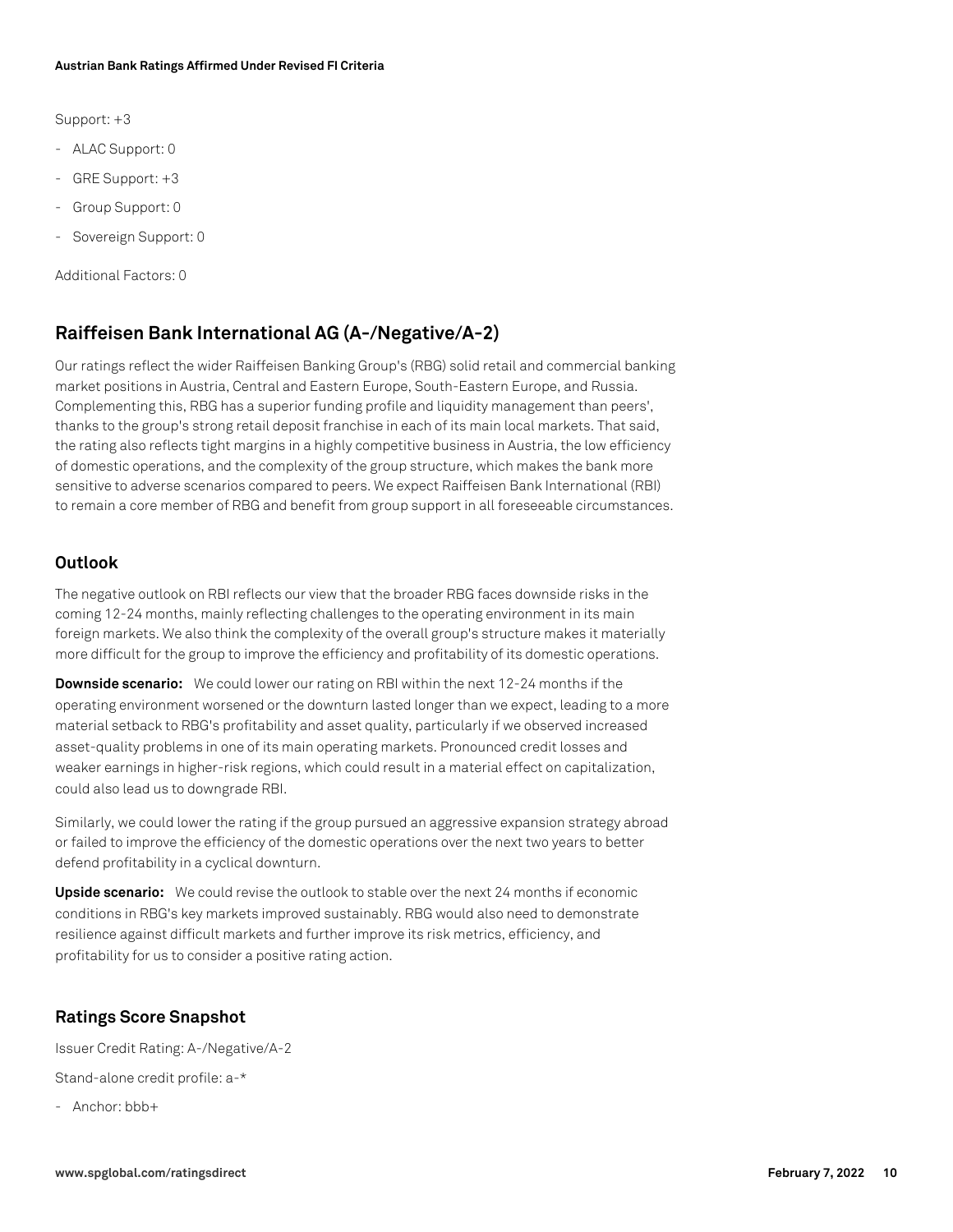- Business Position: Adequate (0)
- Capital and Earnings: Adequate (0)
- Risk Position: Adequate (0)
- Funding and Liquidity: Strong and Strong (+1)
- Comparable Rating Analysis: 0

#### Support: 0

- ALAC Support: 0
- GRE Support: 0
- Group Support: 0
- Sovereign Support: 0

Additional Factors: 0

\*Scores relate to the group credit profile of Raiffeisen Banking Group.

# **UniCredit Bank Austria AG (ICR BBB+/Negative/A-2, RCR A-/--/A-2)**

The ratings reflect the bank's sound and stable domestic franchise in Austria, especially in corporate banking, as well as the bank's gradually improving efficiency over the past years. However, tail risk from strategic, financial, and operational interaction with the lower-rated parent UniCredit Group results in downside risk to our capital projection, and this continues to weigh on the rating. We reflect this risk in a moderate capital and earnings assessment, despite an expected RAC ratio of 9.0% in our base case for the next 12-18 months. Given the bank's large excess regulatory capital (Common Equity Tier 1 [CET1] of 20.0% as of end-June 2021) and significantly lower capital ratios at the consolidated group level (CET1 of 15.5%), we think it could reallocate capital from UniCredit Bank Austria for other group entities with higher growth prospects. At the same time, the risk position has improved amid the bank's stronger asset quality and loan loss track record in recent years, which is on par with relevant peers in Austria. Our assessment of UniCredit Bank Austria's 'bbb+' SACP remains unchanged.

#### **Outlook**

The negative outlook indicates that we could lower our ratings on UniCredit Bank Austria in the next 12-24 months if the uncertainties related to UniCredit group's resolution strategy are resolved and the implementation of the single point of entry strategy is sufficiently advanced. In addition, the negative outlook reflects our view of increasing profitability strain in the Austrian banking system, which could weaken the bank's financial risk profile.

**Downside scenario:** We could lower the ratings on UniCredit Bank Austria if we concluded that the resolution approach for the UniCredit group meant a unified, single process involving all entities. This is because we would no longer consider the stronger subsidiaries as having meaningfully different prospects from the weaker parent's. As a result, we would no longer rate UniCredit Bank Austria above the parent and we would lower our ratings to the level of its parent, all other factors remaining equal.

Moreover, we could lower the ratings if we thought the bank faced risks in light of its low efficiency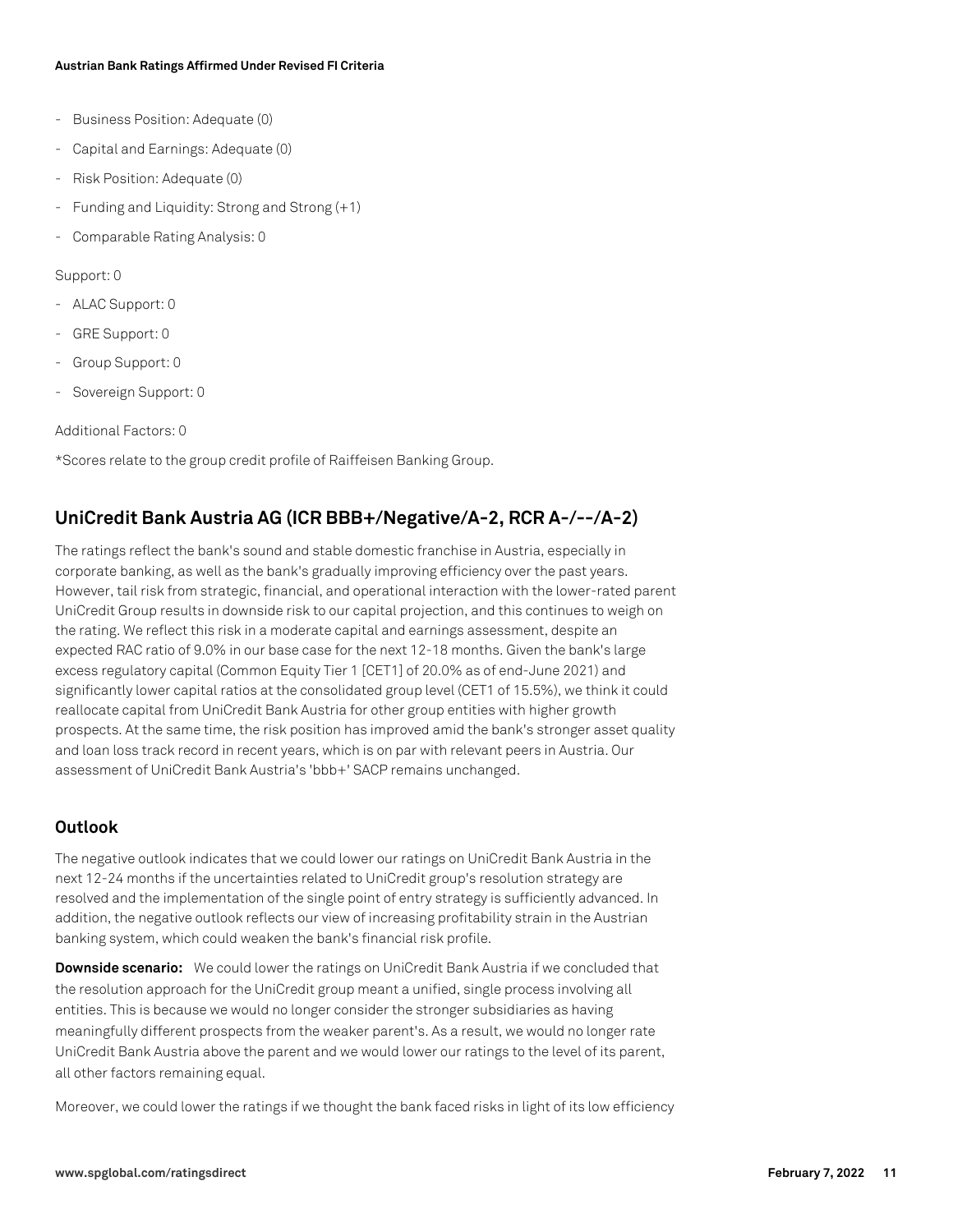and low profitability, which is fairly representative of similar weaknesses in the overall Austrian banking sector. This downgrade trigger hinges on us rating UniCredit Bank Austria above its parent UniCredit SpA.

**Upside scenario:** We could revise the outlook to stable if it was clear that the current setup would persist, whereby UniCredit Bank Austria could be resolved separately from its parent. This would also depend on easing structural profitability pressure for the Austrian banking sector and UniCredit Bank Austria's efforts to adjust its business model to the low-interest-rate environment, supporting sustainable operating profits.

We could also revise the outlook to stable if we were to upgrade UniCredit SpA.

# **Ratings Score Snapshot**

Issuer Credit Rating: BBB+/Negative/A-2

Stand-alone credit profile: bbb+

- Anchor: a-
- Business Position: Adequate (0)
- Capital and Earnings: Moderate (-1)
- Risk Position: Adequate (0)
- Funding and Liquidity: Adequate and Adequate (0)
- Comparable Rating Analysis: 0

#### Support: 0

- ALAC Support: 0
- GRE Support: 0
- Group Support: 0
- Sovereign Support: 0

Additional Factors: 0

# **Related Criteria**

- Criteria | Financial Institutions | Banks: Banking Industry Country Risk Assessment Methodology And Assumptions, Dec. 9, 2021
- Criteria | Financial Institutions | General: Financial Institutions Rating Methodology, Dec. 9, 2021
- General Criteria: Environmental, Social, And Governance Principles In Credit Ratings, Oct. 10, 2021
- General Criteria: Group Rating Methodology, July 1, 2019
- General Criteria: Hybrid Capital: Methodology And Assumptions, July 1, 2019
- Criteria | Financial Institutions | General: Risk-Adjusted Capital Framework Methodology, July 20, 2017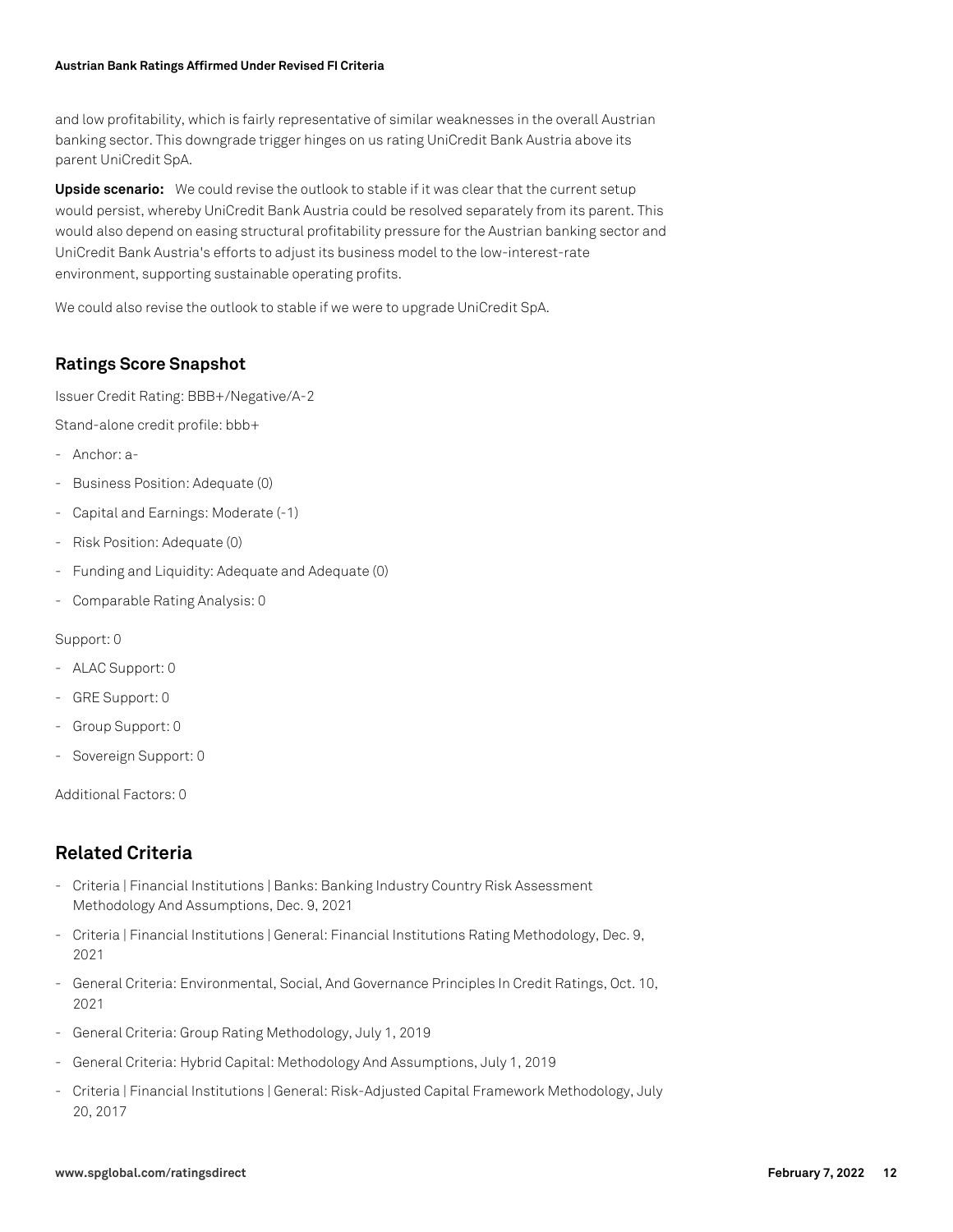- General Criteria: Methodology For Linking Long-Term And Short-Term Ratings, April 7, 2017
- General Criteria: Rating Government-Related Entities: Methodology And Assumptions, March 25, 2015
- General Criteria: Principles Of Credit Ratings, Feb. 16, 2011

#### **Related Research**

- ESG Credit Indicator Report Card: EMEA Banks, Jan. 19, 2022
- Certain Financial Institution Issuer And Issue Ratings Placed Under Criteria Observation Following Criteria Update, Dec. 9, 2021
- RFC Process Summary: Financial Institutions Rating Methodology, Dec. 9, 2021
- RFC Process Summary: Banking Industry Country Risk Assessment Methodology And Assumptions, Dec. 9, 2021
- Financial Institutions And BICRA Criteria Published, Dec. 9, 2021

# **Ratings List**

| ************ Bausparkasse Wuestenrot AG ************<br><b>Issuer Credit Rating</b><br>BBB/Stable/A-2<br>*************HYPO NOE Landesbank fur Niederosterreich und Wien AG************<br>HYPO NOE Landesbank fur Niederosterreich und Wien AG<br>A/Stable/A-1<br><b>Issuer Credit Rating</b><br><b>Issuer Credit Rating</b><br>A/Negative/A-1 |                 |  |
|------------------------------------------------------------------------------------------------------------------------------------------------------------------------------------------------------------------------------------------------------------------------------------------------------------------------------------------------|-----------------|--|
| <b>Ratings Affirmed</b>                                                                                                                                                                                                                                                                                                                        |                 |  |
| <b>Bausparkasse Wuestenrot AG</b>                                                                                                                                                                                                                                                                                                              |                 |  |
|                                                                                                                                                                                                                                                                                                                                                |                 |  |
|                                                                                                                                                                                                                                                                                                                                                |                 |  |
| <b>Ratings Affirmed</b>                                                                                                                                                                                                                                                                                                                        |                 |  |
|                                                                                                                                                                                                                                                                                                                                                |                 |  |
|                                                                                                                                                                                                                                                                                                                                                |                 |  |
|                                                                                                                                                                                                                                                                                                                                                |                 |  |
| <b>Ratings Affirmed</b>                                                                                                                                                                                                                                                                                                                        |                 |  |
| <b>Hypo Tirol Bank AG</b>                                                                                                                                                                                                                                                                                                                      |                 |  |
|                                                                                                                                                                                                                                                                                                                                                |                 |  |
|                                                                                                                                                                                                                                                                                                                                                |                 |  |
| <b>Ratings Affirmed</b>                                                                                                                                                                                                                                                                                                                        |                 |  |
| Hypo Vorarlberg Bank AG                                                                                                                                                                                                                                                                                                                        |                 |  |
| <b>Issuer Credit Rating</b>                                                                                                                                                                                                                                                                                                                    | A+/Negative/A-1 |  |
|                                                                                                                                                                                                                                                                                                                                                |                 |  |
| <b>Ratings Affirmed</b>                                                                                                                                                                                                                                                                                                                        |                 |  |
| Kommunalkredit Austria AG                                                                                                                                                                                                                                                                                                                      |                 |  |
| <b>Issuer Credit Rating</b>                                                                                                                                                                                                                                                                                                                    | BBB-/Stable/A-3 |  |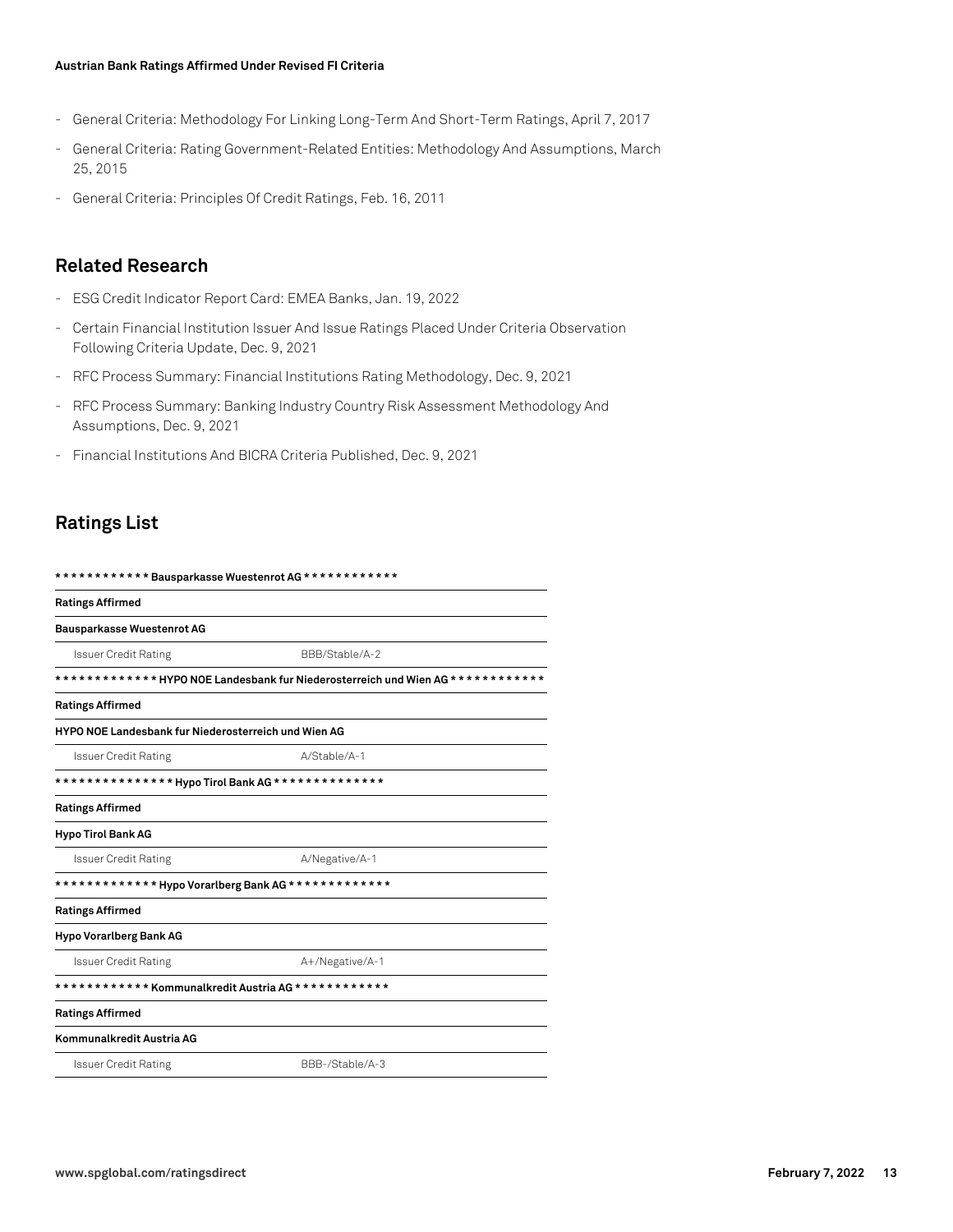**\* \* \* \* \* \* \* \* \* \* \* \* \* \* \* \* Oberbank AG \* \* \* \* \* \* \* \* \* \* \* \* \* \* \***

| <b>Ratings Affirmed</b>                                     |                   |  |
|-------------------------------------------------------------|-------------------|--|
| <b>Oberbank AG</b>                                          |                   |  |
| <b>Issuer Credit Rating</b>                                 | A/Negative/A-1    |  |
| <b>Resolution Counterparty Rating</b>                       | $A+/-$ -/ $A-1$   |  |
| ************ Oberoesterreichische Landesbank AG************ |                   |  |
| <b>Ratings Affirmed</b>                                     |                   |  |
| Oberoesterreichische Landesbank AG                          |                   |  |
| <b>Issuer Credit Rating</b>                                 | A+/Negative/A-1   |  |
| *********** Raiffeisen Bank International AG **********     |                   |  |
| <b>Ratings Affirmed</b>                                     |                   |  |
| <b>Raiffeisen Bank International AG</b>                     |                   |  |
| <b>Issuer Credit Rating</b>                                 | A-/Negative/A-2   |  |
|                                                             |                   |  |
| <b>Ratings Affirmed</b>                                     |                   |  |
| UniCredit Bank Austria AG                                   |                   |  |
| <b>Issuer Credit Rating</b>                                 | BBB+/Negative/A-2 |  |
| <b>Resolution Counterparty Rating</b>                       | $A-/--/A-2$       |  |

Certain terms used in this report, particularly certain adjectives used to express our view on rating relevant factors, have specific meanings ascribed to them in our criteria, and should therefore be read in conjunction with such criteria. Please see Ratings Criteria at www.standardandpoors.com for further information. A description of each of S&P Global Ratings' rating categories is contained in "S&P Global Ratings Definitions" at https://www.standardandpoors.com/en\_US/web/guest/article/-/view/sourceId/504352 Complete ratings information is available to subscribers of RatingsDirect at www.capitaliq.com. All ratings affected by this rating action can be found on S&P Global Ratings' public website at www.standardandpoors.com. Use the Ratings search box located in the left column. Alternatively, call one of the following S&P Global Ratings numbers: Client Support Europe (44) 20-7176-7176; London Press Office (44) 20-7176-3605; Paris (33) 1-4420-6708; Frankfurt (49) 69-33-999-225; Stockholm (46) 8-440-5914; or Moscow 7 (495) 783-4009.